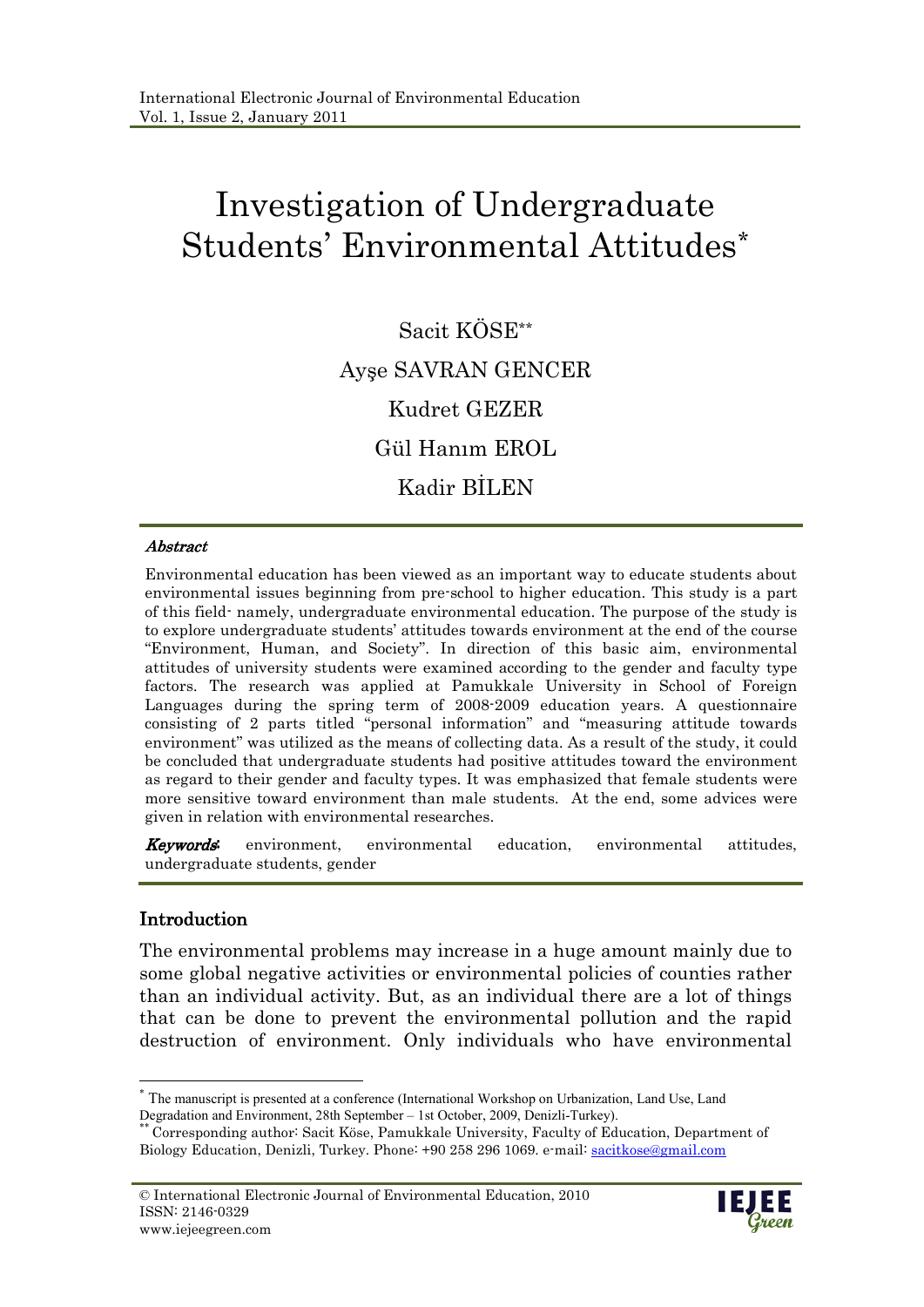literacy, awareness, and sensibility would contribute the diminishing the environmental problems. Therefore, environmental education has been viewed as an important way to educate students about environmental issues in identifying and challenging environmental problems in all educational levels including university (Fernandez-Manzanal, Rodriguez-Barreiro & Carrasquer, 2007; Tuncer et al., 2009; Uzun & Sağlam, 2006). In attaining this goal, one of the important outcomes of an effective environmental education is to lead positive changes in students' attitudes and behaviors toward environment. Fernandez-Manzanal et al. (2007) point out that "environmental attitudes provide a good understanding of the set of beliefs, interests, or rules that influence environmentalism or pro-environmental action" (p.990).

In this sense, it is important to explore the attitudes of students toward environment in understanding the environmental behaviors of students and providing need analysis for reconstructing environmental education starting from the pre-school to higher education. But, for Turkish context there are a few studies for measuring and analyzing environmental attitudes of pre-school, primary and secondary school students as regard to some independent variables (Gezer, Çokadar, Köse & Bilen, 2006a; Gezer, Köse & Erol, 2006b; Tuncer, Sungur, Tekkaya, & Ertepınar, 2005a; Tuncer, Ertepınar, Tekkaya, & Sungur, 2005b; Uluçınar-Sağır, Aslan & Cansaran 2008; Yılmaz, Boone & Anderson, 2004), especially the studies about higher education is solely restricted by pre-service teacher education students (Erol & Gezer, 2006; Şama 2003; Tuncer, Sungur, Tekkaya & Ertepınar, 2007).

Among the university students from quite different programs, Ek, Kılıç, Öğdüm, Düzgün and Şeker (2009) investigated first year and senior students' attitudes and sensibilities toward environmental problems by considering additional socio-demographic characteristics. They found that students' attitudes toward environment displayed significant differences in terms of the program they enrolled, grade level, gender, age, fathers' job, and the city they lived longest. As regard to gender, they found that girls had a higher mean score on the Environmental Attitude Scale than boys. They also reached a mean difference among the academic programs in which students enrolled mainly due to vocational school of automotive and health school of nursery.

In order to get a wider point of differences between boys' and girls' environmental attitudes at the higher education level, Tuncer (2008) emphasized gender as a significant factor in determining students' perception towards sustainable development. She found that girls became more sensitive toward sustainable development. Another study from Turkish context, with the sample of students from medicine and health programs, similar results were revealed in environmental attitudes of students as regard to gender, age and for some other demographic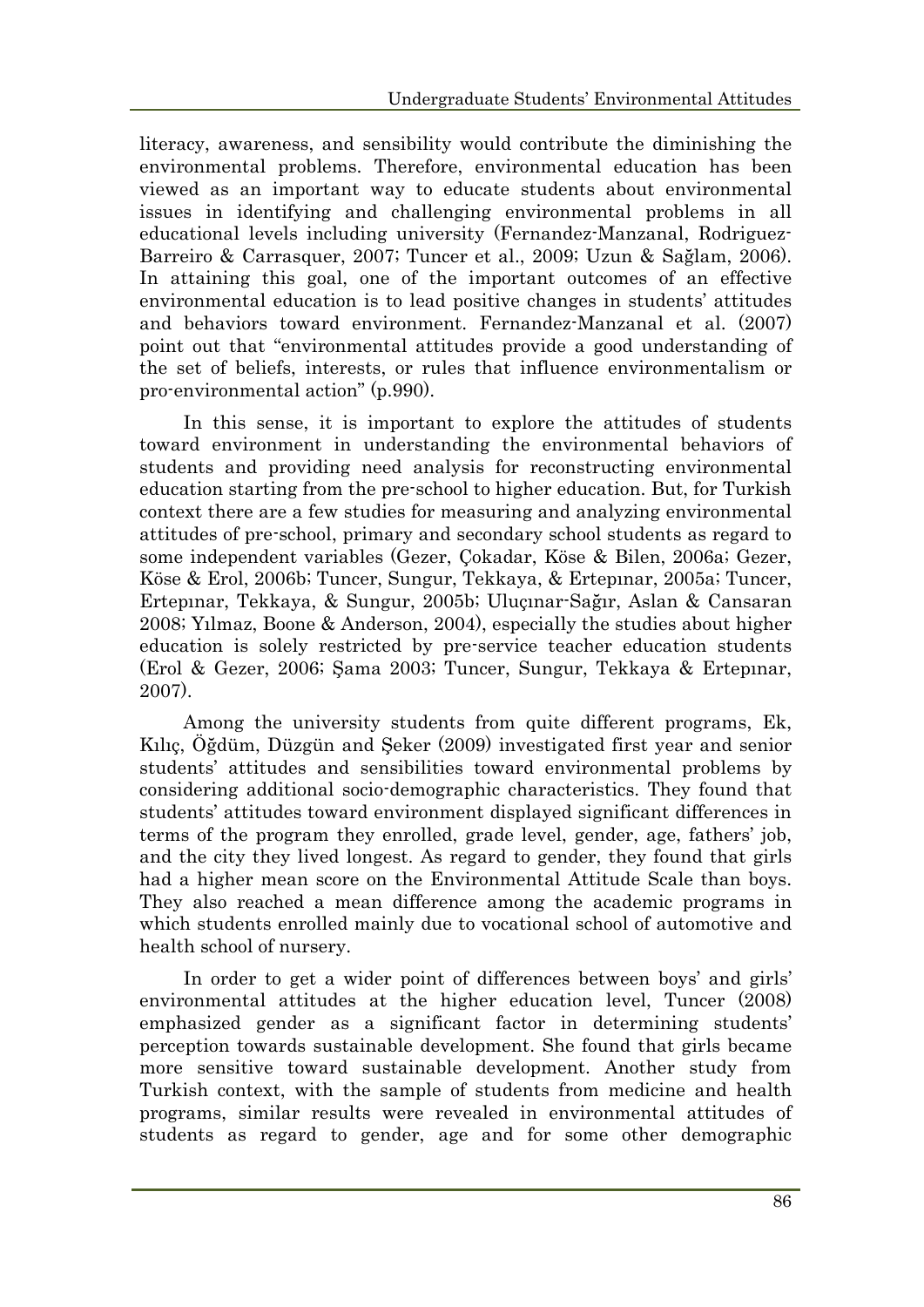characteristics (Özdemir, Yıldız, Ocaktan, & Sarışen, 2004; Özmen, Çetinkaya, & Nehir, 2005).

From a more global perspective, gender differences in environmental attitudes at higher education level have converged on females that are more sensitive toward environmental issues. For example, Fernandez-Manzanal et al. (2007) revealed that female students have higher scores than male students on the attitudes scale, especially in the factors of the need for conservation and environmentally favorable behavior. The differences between males and females' attitudes were elaborated in the meta analysis study by Zelezny, Chua, and Aldrich (2000). In their study, the consistent result of woman who "reports stronger environmental attitudes and behaviors than man" were supported by cross age and across countries studies (p.443).

## Purpose and Rationale

Given the importance of a strong sense of positive attitudes toward environment are related to desirable behaviors of sensibility, awareness and consciousness about environmental problems, it seems particularly important to examine university students' environmental attitudes. Therefore, the purpose of this study is to explore preparatory class undergraduate students' attitudes toward environment. More specifically, based on the main problem, the research questions to be addressed in this study are as follows:

R.Q.1: What are undergraduate students' attitudes toward environment?

R.Q.2: Are there any differences in undergraduate students' attitudes toward environment in terms of their gender?

R.Q.3: Are there any differences in undergraduate students' attitudes toward environment in terms of their faculties?

# Method

This quantitative study employs a causal-comparative method to measure students' environmental attitudes. A causal-comparative method "determine the cause or consequences that already exist between or among groups of individuals" (Fraenkel & Wallen, 1996; p.341). In this study gender and different faculty types in which students would be enrolled were described as predefined groups in exploring consequences of an environmental course offered in preparatory class.

## Sample

The target population of this study is preparatory class students in School of Foreign Languages before starting their programs at Pamukkale University in Denizli, Turkey. The sample was convenient students who enrolled in the course of Environment, Human and Society during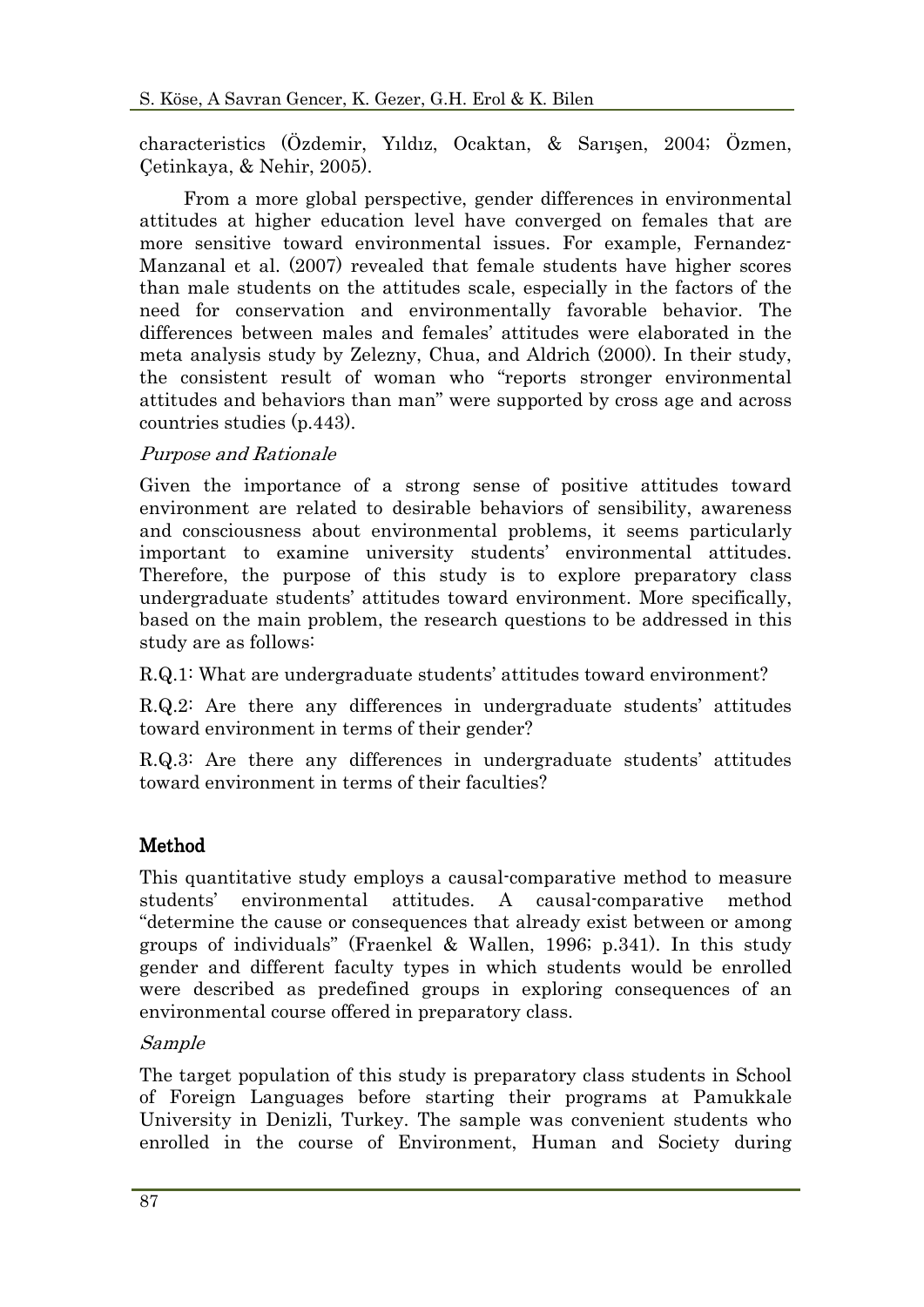preparatory class. Data in this study were collected from a total number of 376 students. The sample consisted of 203 (54%) females and 173 (46%) males. The sample included 139 (37%) Engineering Faculty, 49 (13%) Medicine Faculty, and 188 (50%) Economics and Administrative Sciences Faculty.

## Context

In Turkey there are many universities. Some of them require English Preparatory Class consisting of mainly English courses. Among them, Pamukkale University has recently required a preparatory class for some faculties. Engineering, Economic and Administrative Sciences, and Medicine are the preliminary faculties that require students completed preparatory class before starting their programs. But, the School of Foreign Languages at Pamukkale University has different curriculum or application. The students in the preparatory class additional to English courses must take some courses in Turkish content such as "Environment, Human and Society". The course basically aims to initiate awareness about environmental issues. The students are expected to identify and challenge environmental problems in relation with the society.

# Data Collection

The participants completed the questionnaire of the Attitude Scale towards Environment was developed by (Özkan, 2001). The questionnaire consists of 22 items in a five- point Likert type scale and response categories were accomplished by assigning a score of 5 to "strongly agree", 4 to "agree", 3 to "uncertain", 2 to "disagree", and 1 to "strongly disagree. The questionnaire includes four negatively worded items. Negatively written items that were shown with asterisks in Table 1 were reversed at their scores at the beginning of the statistical analysis to provide consistent values between negatively and positively worded items. For one dimensional scale, Cronbach's alpha reliability coeffient was stated as .79 (Özkan, 2001).

A questionnaire consisting of 2 parts titled "Personal Information" and "Measuring Attitude towards Environment" was utilized as the means of collecting data. The questionnaire was applied to students who enrolled in the course of "Environment, Human, and Society" within the context of School of Foreign Languages in the spring semester of 2008-2009 academic years. The data were collected at the end of the course from the voluntary students.

# Data Analysis

Data of the present study were analyzed utilizing descriptive statistics (i.e., percentages, means and standard deviations) and inferential statistics by using a statistical analysis package SPSS 17. In the analysis of first research question of the study, descriptive statistics were utilized to determine students' environmental attitudes. Based on the respondents' scores on the scale, individual item means and standard deviations as well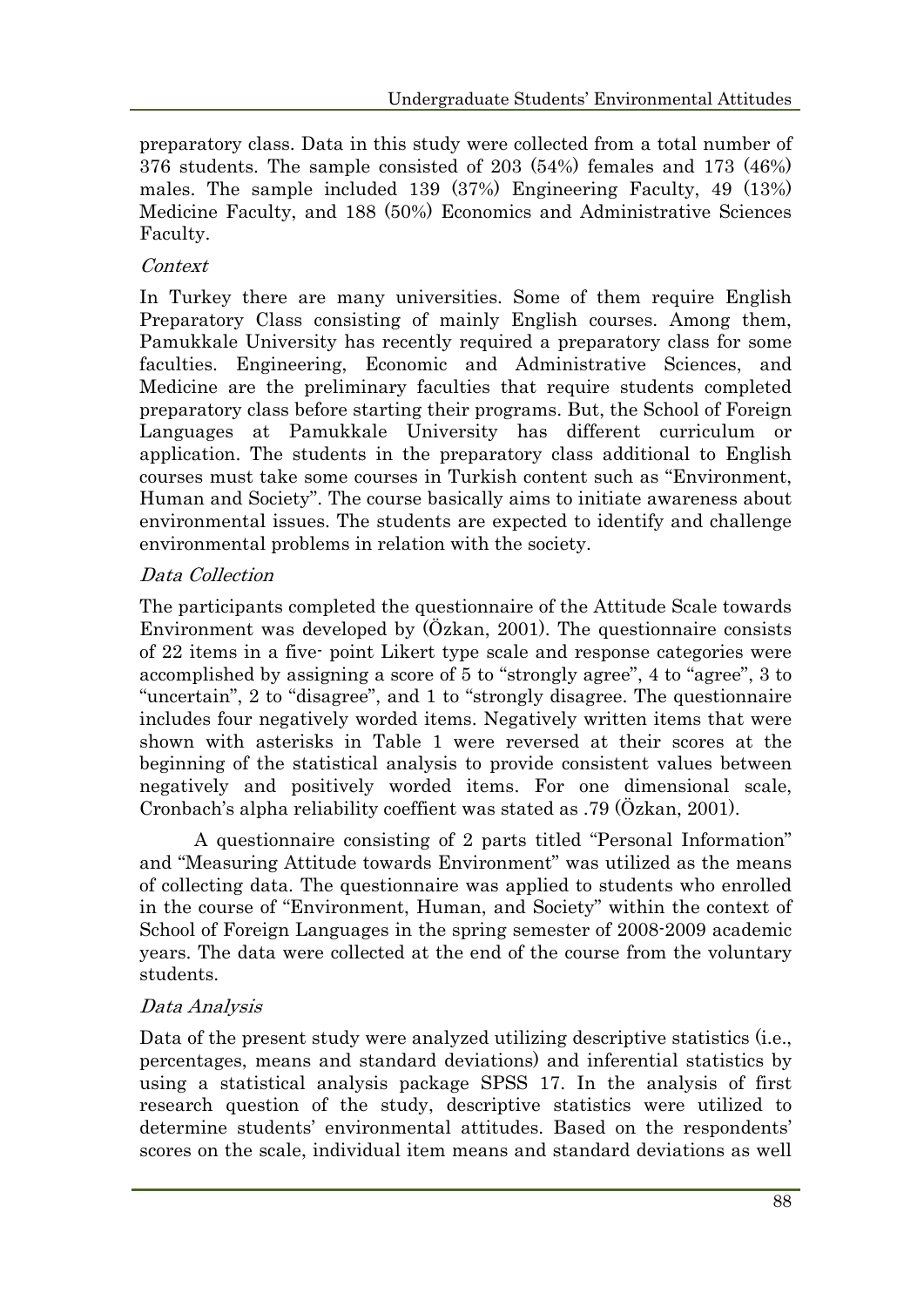as mean scores and standard deviations for the whole scale were computed. A mean score of was evaluated as medium level around one point standard deviation according to the average level of the scale that someone would get from the scale. Because of the environmental scale consisting of 22 items with a five category response scale, the possible minimum score that someone would gets from the scale is 22 (lowest attitudes) and the maximum score is 110 (highest attitudes) then the average score is around 66 points.

In the analysis of second and third research question, two-way ANOVA was used to determine whether students' environmental attitudes changed in terms of gender and faculty types. In the further analysis of third research question, the Scheffe post hoc tests one-way ANOVA test was used to determine whether students' attitudes changed in terms of their faculties.

# Results

The problem under investigation is to explore undergraduate students' environmental attitudes. Further, some independent variables were considered to determine the differences between the perceptions of the undergraduate students' environmental attitudes. The respondents' scores on the environmental scale were analyzed by utilizing descriptive statistics. For this study, raw scores ranged from 24 to 105 with a mean score of 67.44 and a standard deviation of 22.65. It was a very close value to the average level that someone would get from the scale. Therefore, we can conclude that university students in this context indicated positive attitudes toward environment at the medium level. This was supported by other studies utilizing the Scale of Attitude towards Environment for different samples (Gezer, et al., 2006a; Çetin, 2003) in which they obtained higher scores on the scale.

They also indicated an average mean score of "3" according to the respondents' mean scores on the scale for all the items as it can be seen in Table 1. According to the descriptive result of this study, the undergraduate students indicated positive environmental attitudes. However, the total scale score and item scores were clustered just above the mid-point.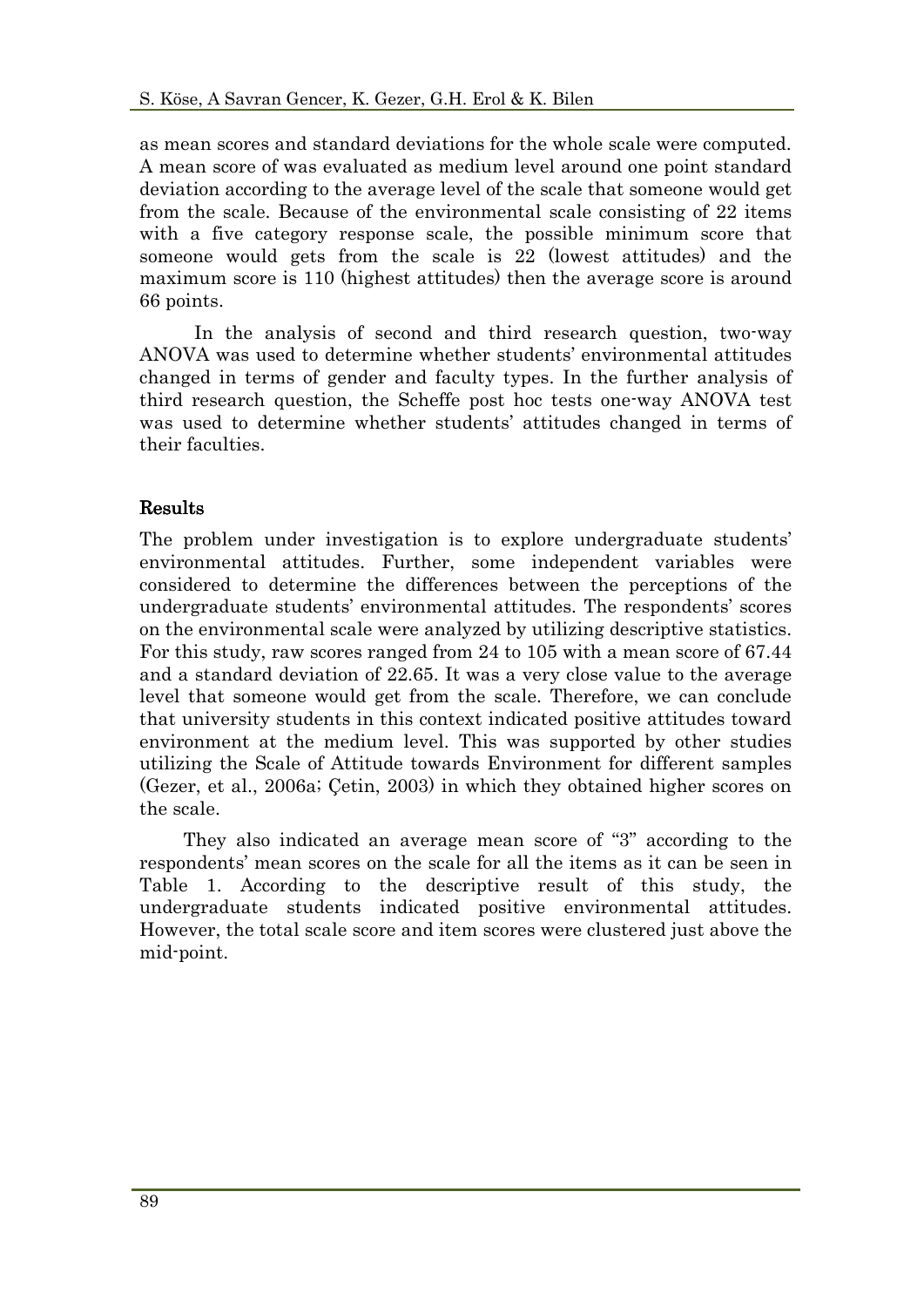## Table 1

| Total scale and item means and standard deviations of respondents' scores on the |  |  |  |
|----------------------------------------------------------------------------------|--|--|--|
| attitudes scale towards environment, $(n = 376)$                                 |  |  |  |

| Item Number                            |                                                                                                                                                            | M     | SD    |
|----------------------------------------|------------------------------------------------------------------------------------------------------------------------------------------------------------|-------|-------|
| Item 1                                 | I like to learn something about the environment.                                                                                                           | 3.15  | 1.58  |
| Item 2                                 | I would like to contribute to the solution of<br>problems related to the environment.                                                                      | 3.18  | 1.57  |
| *Item 3                                | I'm sick of hearing the word "Environmental"<br>protection".                                                                                               | 3.37  | 1.57  |
| Item 4                                 | I believe that the most important factor on<br>environmental pollution is human.                                                                           | 2.94  | 1.52  |
| Item 5                                 | I read articles published about the environment.                                                                                                           | 3.12  | 1.15  |
| Item 6                                 | I prefer to buy products that do not harmful for the<br>environment.                                                                                       | 2.94  | 1.27  |
| Item 7                                 | I believe that environmental problems are the most<br>priorities to solve                                                                                  | 3.02  | 1.30  |
| Item 8                                 | I do not prefer to use products which are sold in<br>plastic bottles                                                                                       | 2.88  | 1.15  |
| Item 9                                 | I'm always very sad about forest fires.                                                                                                                    | 3.00  | 1.76  |
| $*$ Item 10                            | I don't draw attention about "ozone layer".                                                                                                                | 3.12  | 1.62  |
| *Item 11                               | I believe that garbage thrown by people doesn't<br>damage the world.                                                                                       | 3.15  | 1.68  |
| Item 12                                | I believe that air pollution damage to the<br>environment.                                                                                                 | 3.11  | 1.72  |
| Item 13                                | I believe that hunting is an activity needed to be<br>banned.                                                                                              | 3.11  | 1.20  |
| Item 14                                | I believe that environmental pollution is the most<br>important problem in nature.                                                                         | 2.90  | 1.23  |
| Item 15                                | I always take care of throwing a used newspaper<br>and paper to recycling bins.                                                                            | 2.99  | 1.48  |
| Item 16                                | I would like to have more environment-related<br>courses at school to be more environmentally<br>conscious.                                                | 3.16  | 1.19  |
| Item 17                                | I would like to work as a volunteer in the<br>environment-related projects.                                                                                | 3.06  | 1.14  |
| *Item 18                               | It doesn't bother me whether there is a nuclear<br>power plant where I live in.                                                                            | 2.96  | 1.61  |
| Item 19                                | I believe that reduction of forests and destruction of<br>plants doesn't mean only cutting trees. It means<br>also destroying animals and the environment. | 2.99  | 1.65  |
| Item 20                                | I believe that population growth is an<br>environmental problem.                                                                                           | 3.48  | 1.38  |
| Item 21                                | I believe that environmental pollution is the most<br>important factor for the nature.                                                                     | 3.11  | 1.44  |
| Item 22                                | I'm especially interested in environmental and<br>ecological issues in biology course.                                                                     | 3.02  | 1.15  |
| <b>Total Scale</b><br>(Min 22-Max 110) |                                                                                                                                                            | 67.44 | 22.65 |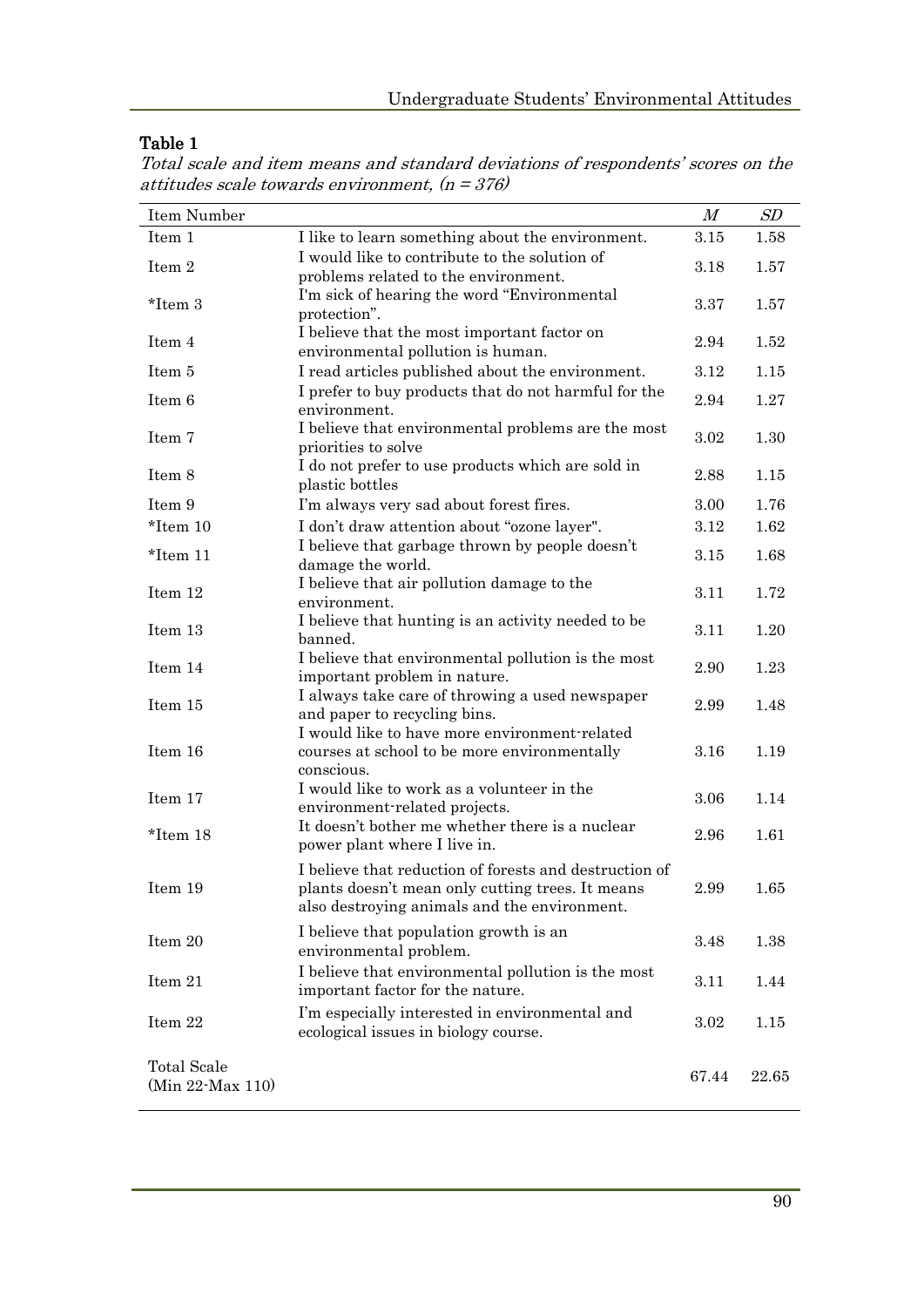In order to investigate the research question 2 and 3, undergraduate students' attitudes toward environment were evaluated by means of gender and faculty types. A two-way Analysis of Variance (ANOVA) was conducted on the Attitude Scale toward Environment to evaluate the main and interaction effects of gender and faculty type at the significance level .05, as seen in Table 2. Results revealed statistically significant main effects of gender, faculty types, and their interaction effects.

#### Table 2

Results of two-way ANOVA on the attitude scale towards environment

| Source          | SS         | df             | $\mathit{MS}$ | F       |      |
|-----------------|------------|----------------|---------------|---------|------|
| Gender          | 26470.116  |                | 26470.116     | 147.309 | .000 |
| Faculty types   | 18583.209  | $\overline{2}$ | 9291.605      | 51.709  | .000 |
| Faculty*Gender  | 20640.071  | $\overline{2}$ | 10320.036     | 57.432  | .000 |
| Error           | 66306.091  | 369            |               |         |      |
| Corrected total | 191095.024 | 374            |               |         |      |

A statistically significant mean difference was found between boys' and girls' attitudes toward environment  $[F(1,369) = 147.09; p = .000]$ . When the mean scores given in Table 3 were examined, it was found that girls hold higher attitudes toward environment than boys.

#### Table 3

| Descriptive statistics of university students by means of gender and faculty types |  |  |
|------------------------------------------------------------------------------------|--|--|
|                                                                                    |  |  |

|               |             |     |       | SD    |
|---------------|-------------|-----|-------|-------|
| Gender        | Girls       | 203 | 81.92 | 17.22 |
|               | <b>Boys</b> | 172 | 50.58 | 15.24 |
| Faculty types | Engineering | 139 | 54.05 | 17.94 |
|               | Medicine    | 49  | 83.20 | 8.38  |
|               | Economics   | 188 | 73.30 | 23.18 |

As regard to main effect of faculty types, a statistically significant mean differences were found amongst Engineering Faculty, Medicine Faculty, and Economic and Administrative Sciences Faculty on the Attitude Scale toward Environment  $[F(2, 369) = 51.709, p = .000]$ . The Scheffe post-hoc tests were conducted to determine the mean score differences between groups. The comparison of mean scores according to the faculty type indicated that Medicine Faculty students expressed more positive environmental attitudes than both Engineering and Economic and Administrative Sciences Faculties. In addition, Economic and Administrative Sciences Faculty students displayed more positive environmental attitudes than Engineering students.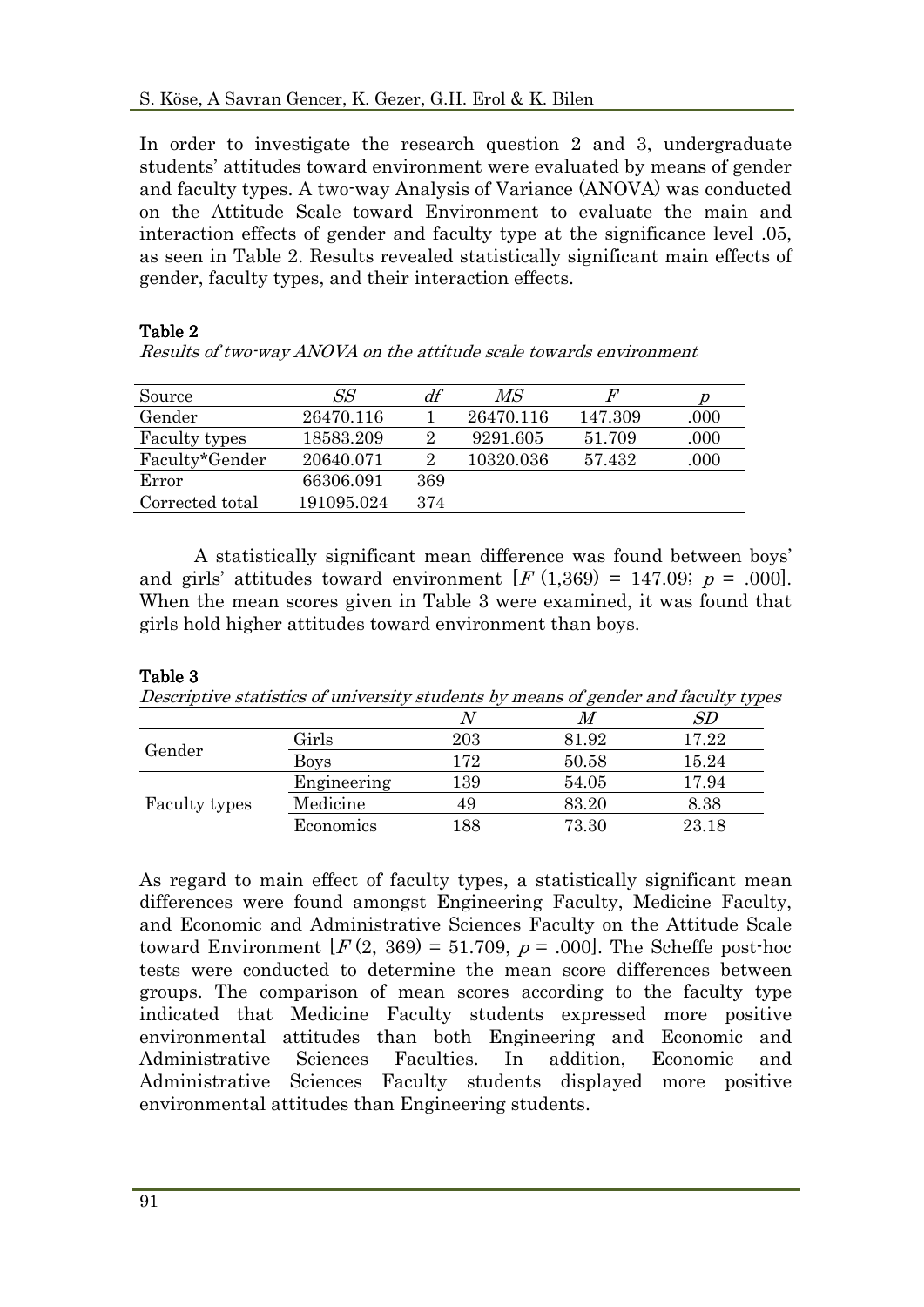As regard to interaction effects of gender and faculty types there were significant differences  $[F(2, 369) = 57.432, p = .000]$ . Figure 1 indicates that environmental attitudes of girls have highest score with the faculty of Economic and Administrative Sciences while boys with the faculty of Medicine have the highest score.



**Figure 1.** The interactions effects of gender and faculty types on the attitude scale toward environment

#### Discussion and Conclusion

According to the descriptive result of this study, the undergraduate students indicated positive environmental attitudes. However, the total scale score and item scores were clustered just above the mid-point. It would be expected near to the higher points after they enrolled in the environmental course. Otherwise, consistent with the previous literature university students were found at a low level of awareness and sensibility to environmental problems (Kahraman, Yalçın, Özkan, & Aggül, 2008; Özdemir et al., 2004). It was the limitation of the study to relate the effect of the course on the environmental attitudes of students; therefore an experimental design would be suggested to see the relations more clearly.

In our education system, beginning from the pre-school to secondary school in some extent to which the curriculum may cover environmental science education as a main subject or integrated in a related domain. In higher education, only a few departments include environmental science courses or environmental education courses such as biology, science education, environmental engineering etc. On the other hand, many departments of social sciences, medicine and economics do not include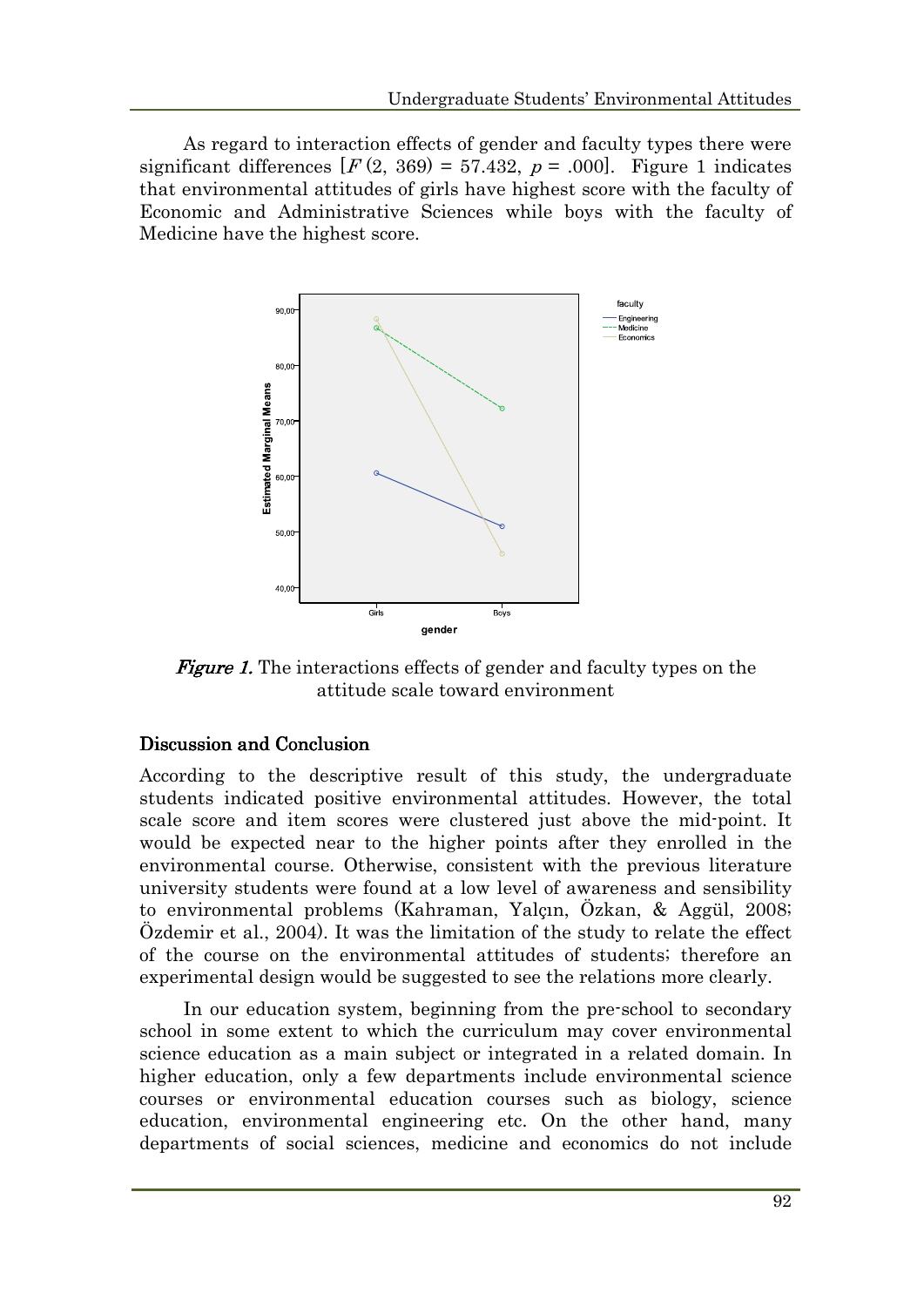environmental issues in any way. Therefore, it is a good sign for Pamukkale University to integrate a course related to environment during preparatory class before starting an academic education. From the point of the university students' views, Ek et al., (2009) and Özmen et al., (2005) indicated that an environmental course should be included at university education as well as primary and secondary education. For the future implications, the content and delivering of the environmental course would be restructured to get obtain more interests of university students from a wide range faculties and different backgrounds in handling environmental issues and improving their environmental attitudes. In addition, it should be investigated for the most suitable place of the environmental course whether in the School of Foreign Languages or departmental course.

A two-way ANOVA was revealed main and interaction effects of gender and faculty types. The results revealed significant differences in the perceptions of male and female students' environmental attitudes. This finding is consistent with the literature that many other studies found female students had more positive attitudes toward environments (Ek et al., 2009; Fernandez-Manzanal et al. 2007; Jenkins and Pell, 2006; Özmen et al., 2005; Tuncer et al., 2005a). In the same line for Turkish context, Tuncer et al., (2005b) obtained girls being more aware of environmental problems and individual responsibilities as well as having more positive attitudes than boys. The consistent attitude differences between boys and girls also have been supported by across country studies (Zelezny et al., 2000). Also, girls seem to be socially responsible and make a significant contribution to environmental protection (Jenkins and Pell, 2006; Zelezny et al., 2000). For future implications, environmental education activities or courses at any level of education system would be adjusted to account for boys' and girls' different interests.

The Scheffe post-hoc tests revealed differences among the mean scores of students in terms of their faculties on the Attitude Scale toward Environment. The comparison of mean scores according to the faculties indicated that Medicine Faculty students expressed more positive environmental attitudes than both Engineering and Economic and Administrative Sciences Faculties. In addition, Economic and Administrative Sciences Faculty students displayed more positive environmental attitudes than Engineering Faculty students. This finding is consistent with the literature that many other studies found differences among to the different academic programs (Ek et al., 2009; Özmen et al., 2005). For this study, it would be expected medicine and engineering students to have more positive attitudes than economics when their secondary school science background is considered because of medicine and engineering students coming from secondary schools' science branch including more biology and environmental science subjects. Conversely, for the students who will enroll economics and administrative departments this would be the first time to take a course related with environment.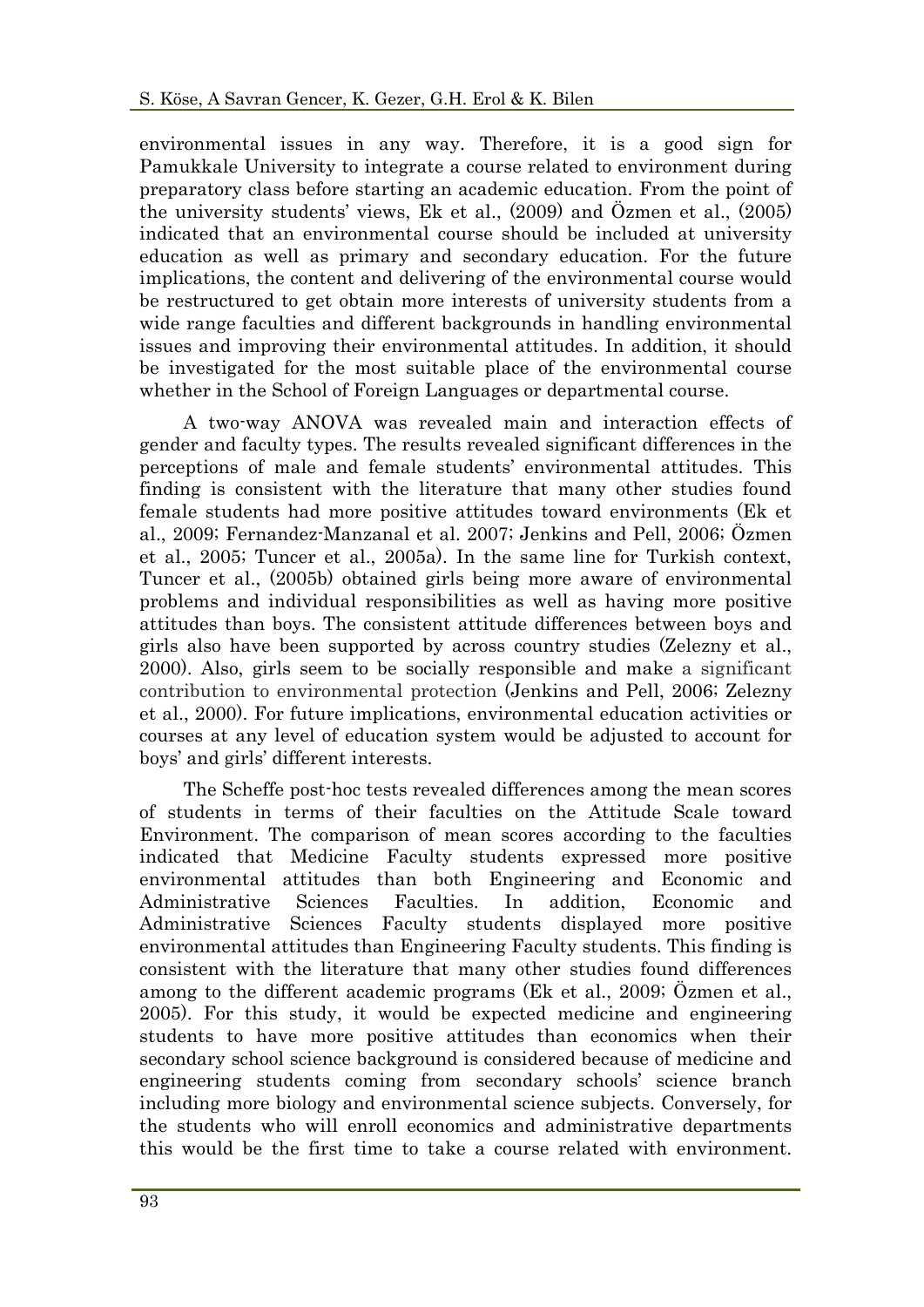Therefore, they might be more interested with environmental issues resulting more positive attitudes than engineering students.

Nowadays, environmental problems have increased rapidly. Then, educating people is the main way to reduce environmental problems by creating consciousness and sensibility toward environment. Education is a long-life process, so it is crucial to teach subjects about environment beginning from pre-school and continue to the university education and so on. Within the context of higher education it seems to be more important because students at the universities today will drive our life in the future. Some of them may be engineers in large factories or administrative staff in private and public places in the future as directly policy makers or applying pressure on policy makers in diminishing the environmental problems. Therefore, universities for all programs should provide an education program covering environmental science to nurture conscious and sensitive graduate students toward environment.

#### $\bullet$   $\bullet$   $\bullet$

#### Biographical statements

Dr. Sacit Köse is currently an Associate Professor of Biology Education at Pamukkale University. He was born in Edirne, Turkey. He has BSc and MSc degree in Biology Education from Dokuz Eylül University and PhD degree from Karadeniz Technical University in the same field in 2004. His research interests including determination and overcoming students' misconception, to challenge students' conceptions and students' use of conceptual change text, computer-assisted material, concept mapping, cooperative learning and POE as an aid to their conceptual understanding of science concepts, students' attitude toward science/biology/computer/environment and perceptions of science. He is on editorial/review boards for Computers & Education, Scientific Research and Essays, Eurasian Journal of Educational Research, Essays in Education, and World Applied Sciences Journal.

Dr. Ayse Savran Gencer was born in Turkey at 1975. She has BSc degree in Biology Education from Middle East Technical University and MSc - PhD degree from Middle East Technical University University in the field of Biology Education. She is working as an assistant professor in the Faculty of Education of Pamukkale University in Turkey. As a senior lecturer she gives courses at undergraduate and graduate levels. Her research includes mainly elementary and secondary science teacher education with interests of their teacher efficacy beliefs, classroom management beliefs, reflective thoughts, and learning approaches. As regard to science education and environmental education, her research examines constructivist ways of learning such as cooperative learning, concept mapping and currently Vee diyagrams and learning journals. She is in the editorial board of some peer-reviewed journals such as Teaching and Teacher Education.

Dr. Kudret Gezer is currently an Associate Professor of Biology at Pamukkale University. He was born in Mugla, Turkey. He has BSc and PhD degree in Biology from Dokuz Eylül University and MSc degree from Anadolu University in the same field. His research interests including wild mushrooms, antimicrobial and antioxidant activities of wild mushroom species, culture mushrooms production and environmental education.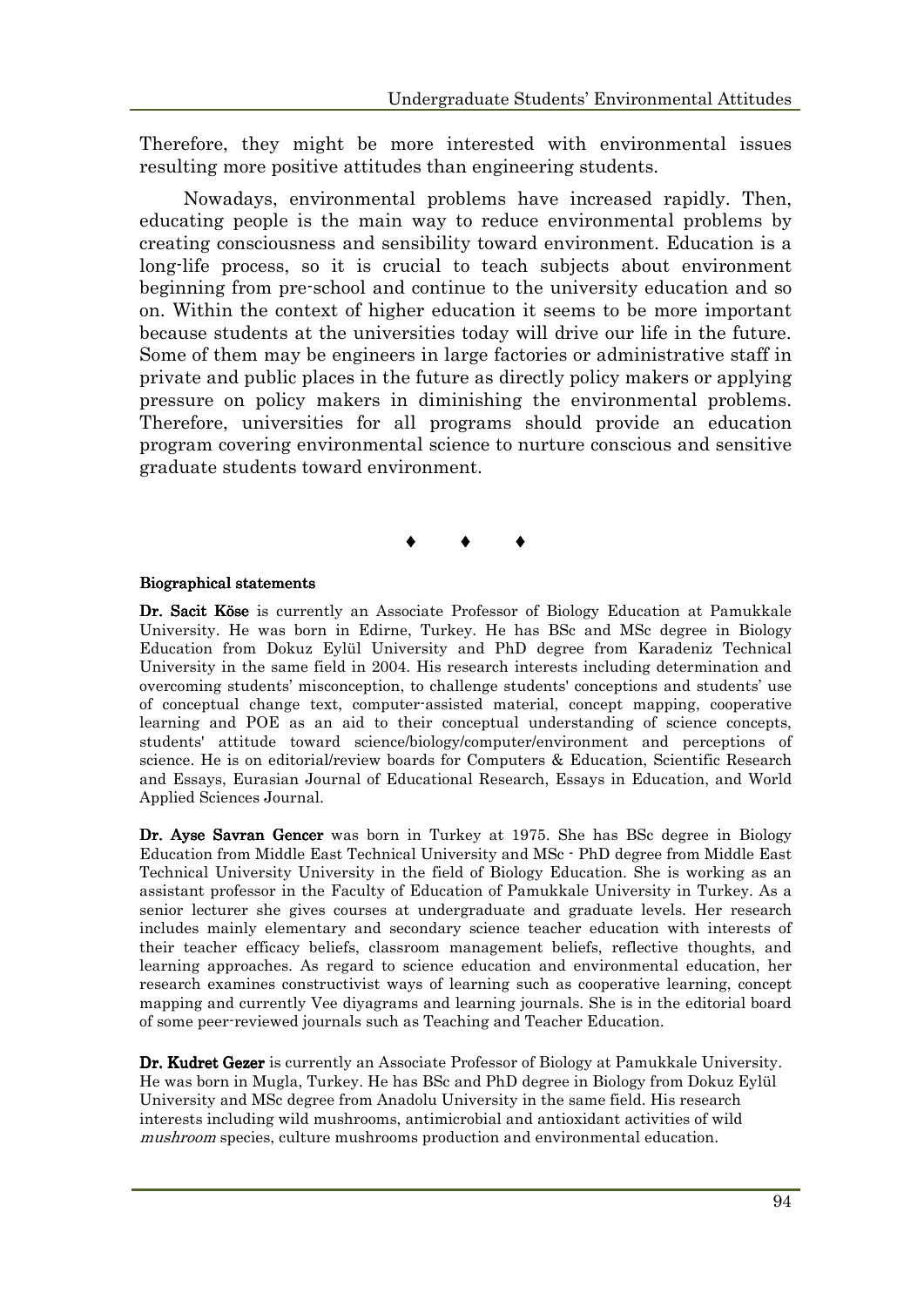Gül Hanim Erol is currently a Research Assistant of Elementary Science Education at Pamukkale University. She was born in Isparta, Turkey. She has BSc and MSc degree in Elementary Science Education from Pamukkale University and still PhD student in Pamukkale University in the same field. Her research areas are Environmental Education, Teacher Education, Nature of Science and Scientific Argumentation.

Dr. Kadir Bilen was born in Nigde, Turkey at 1980. He has BSc and MSc degrees in Science Education from Pamukkale University and PhD degree from Gazi University in the field of Science Education. He is working as a research assistant in the Faculty of Education of Pamukkale University in Turkey. His major interests are teacher education as a means of effetive teaching of science and effective science teacher. As regard to science education, his research includes understanding pre-service science teachers' science process skills, attitudes and *nature* of *science through* constructivist ways of learning including "Predict-Observation-Explain" (POE). As a research assistant, he is conducting science laboratory studies.

#### **References**

- Çetin, G. (2003). The effect of conceptual change instruction on understanding of ecology concepts. Unpublished doctoral dissertation, METU, Ankara.
- Ek, H. N., Kılıç, N., Öğdüm, P., Düzgün, G., & Şeker, S. (2009). 1st and 4th grade students' who are taught in different areas at Adnan Menderes University attitudes toward environment problems and sensitiveness to environmental issues. *Kastamonu Journal of Education*,  $17(1)$ , 125-136.
- Erol, G. H., & Gezer, K. (2006). Prospective of elementary school teachers' attitudes toward environment and environmental problems. International Journal of Environmental and Science Education, 1(1), 65-77.
- Fernández-Manzanal, R., Rodríguez-Barreiro, L., & Carrasquer, J. (2007). Evaluation of environmental attitudes: analysis and results of a scale applied to university students. Science Education, 91(6), 988-1009.
- Fraenkel, J. R., & Wallen, N. E. (1996). How to design and evaluate research in education. (3rd ed.). New York, McGraw-Hill.
- Gezer, K., Çokadar, H., Köse, S., & Bilen, K. (2006a). Comparison of high school students' attitudes toward environment: A Buldan case. Buldan Symposium. Denizli, Turkey, 71-77.
- Gezer, K., Köse, S., & Erol, G. H. (2006b). A comparison of Çal, Bekilli and Buldan high school students' attitudes toward environment. Çal Symposium. Denizli, Turkey, 662-666.
- Jenkins, E. W., & Pell, R. G. (2006). "Me and the environmental challenges": A survey of English secondary school students' attitudes towards the environment. International Journal of Science Education, 28(7), 765-780.
- Kahraman, S., Yalçın., M., Özkan, E., & Aggül, F. (2008). Prospective elementary school teachers' aware of global warming and levels of knowledge. Journal of Gazi Education Faculty, 28(3), 249-263.
- Özdemir, O., Yıldız, A., Ocaktan, E., & Sarışen, Ö. (2004). Medical student' aware and sensitiveness about environmental problems. Ankara University, Medicine Faculty Bulletin, 57(3), 117-127.
- Özkan, Ö. (2001). Remediation of seventh grade student's misconceptions related to ecological concepts through conceptual change approach. Unpublished master's thesis, METU, Ankara.
- Özmen, D., Çakmakçı-Çetinkaya, A., & Nehir, S. (2005). University students' attitudes towards environmental problems. TAF Preventive Medicine Bulletin, 4(6), 330-344.
- Şama, E., (2003). Prospective of school teachers' attitudes toward environmental problems. Journal of Gazi Education Faculty, 23(2), 99-110.